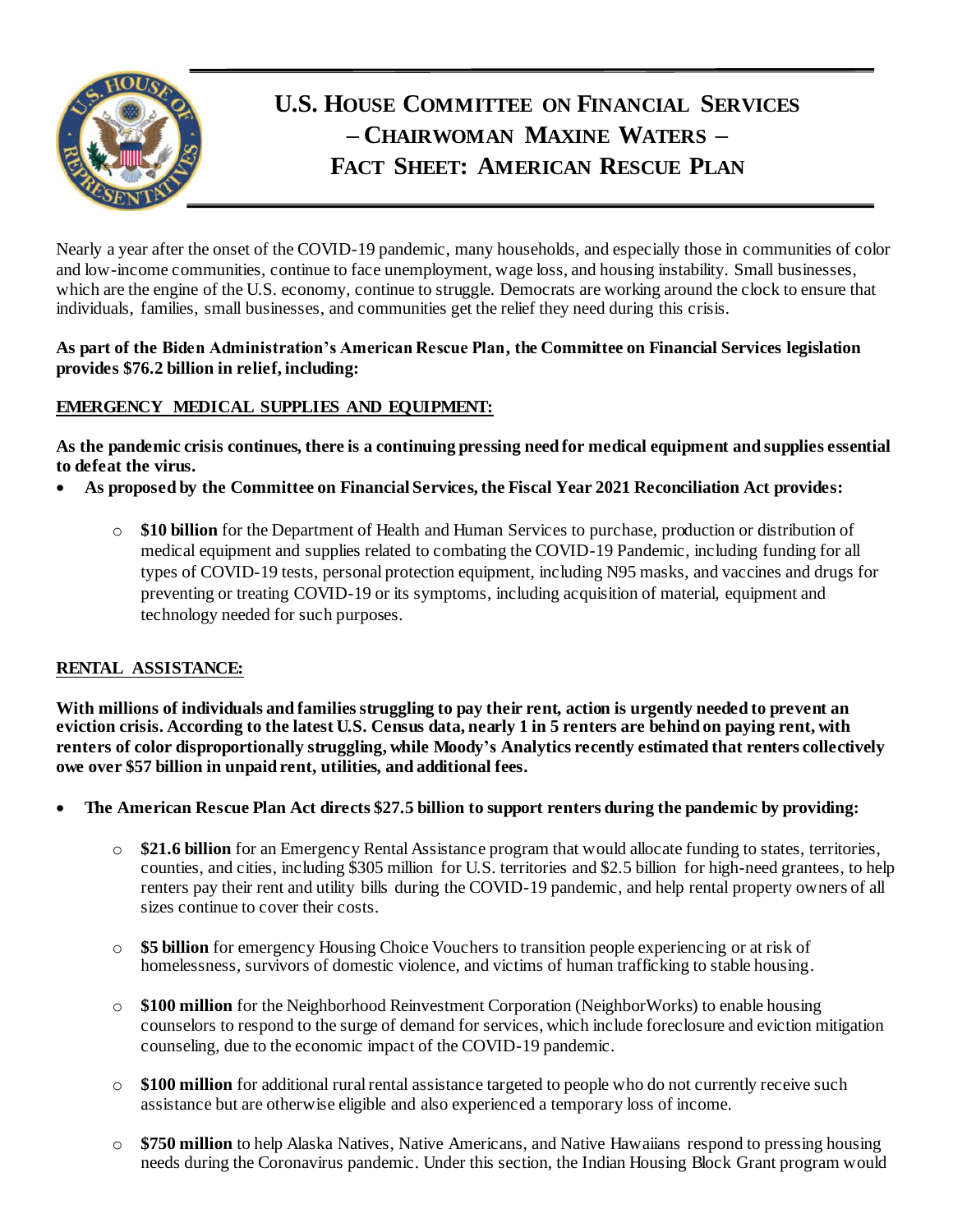receive \$455 million, including a \$5 million set aside for Native Hawaiians, that can be used to prevent, prepare for, or respond to the Coronavirus and to fund eligible affordable housing activities under the Native American Housing and Self-Determination Act. The Indian Community Development Block Grant program would receive \$280 million, which can be used to fund activities that address imminent threats to health and safety and are designed to prevent, prepare for, and respond to the coronavirus.

### **HOMELESSNESS:**

**The continuing COVID-19 pandemic crisis has worsened housing insecurity and homelessness acrossthe country, with over half a million people experiencing homelessness and millions at risk of eviction. The American Rescue Plan provides essential relief for those experiencing homelessness and those who are struggling to keep a roof over their head.** 

- **The American Rescue Plan Act helps to addresses the urgent homelessness crisis by providing:**
	- **\$5 billion** for homeless assistance to enable state and local governments to provide shelter that facilitates social distancing, and supportive services for the hundreds of thousands of people currently experiencing homelessness. Specifically, the plan provides for:
		- o Tenant-based rental assistance;
		- o The development and support of affordable housing;
		- o Supportive services, including eligible supportive services activities under the Continuum of Care program, housing counseling, and homeless prevention services;
		- o The acquisition and development of non-congregate shelter units, all or a portion of which may be converted to permanent affordable housing, be used as emergency shelter, be converted to permanent supportive housing, or remain as non-congregate shelter units.

#### **HOMEOWNERS:**

**With high job losses and many families falling behind on mortgage payments and at risk of losing their homes, the American Rescue Plan provides relief for the more than 8 million homeowners estimated to be struggling to stay afloat. There are estimated to be \$90 billion in missed mortgage payments.**

- **The American Rescue Plan Act provides support for homeowners in urban, suburban, and rural areas, including:** 
	- o **\$10 billion** to states, territories, and tribes to address the ongoing needs of homeowners struggling to afford their housing due directly or indirectly to the impacts of the COVID-19 pandemic by providing direct assistance for mortgage payments, property taxes, property insurance, utilities, and other housing related costs.
	- o **\$39 million** for the Department of Agriculture to continue providing Section 502 and 504 home loans, which help low- and very-low income borrowers to purchase, repair and rehabilitate housing in rural areas, while helping existing USDA borrowers who are struggling to afford their housing during the COVID-19 pandemic.

#### **FAIR HOUSING:**

**Amid the COVID-19 pandemic and resulting economic crisis, housing-related sexual harassment increased in some communities by 300 percent, Asian Americans and immigrants are facing increased incidents of housing hate crimes, and communities of color are experiencing disproportionate levels of eviction filings.**

**The American Rescue Plan Act provides:**